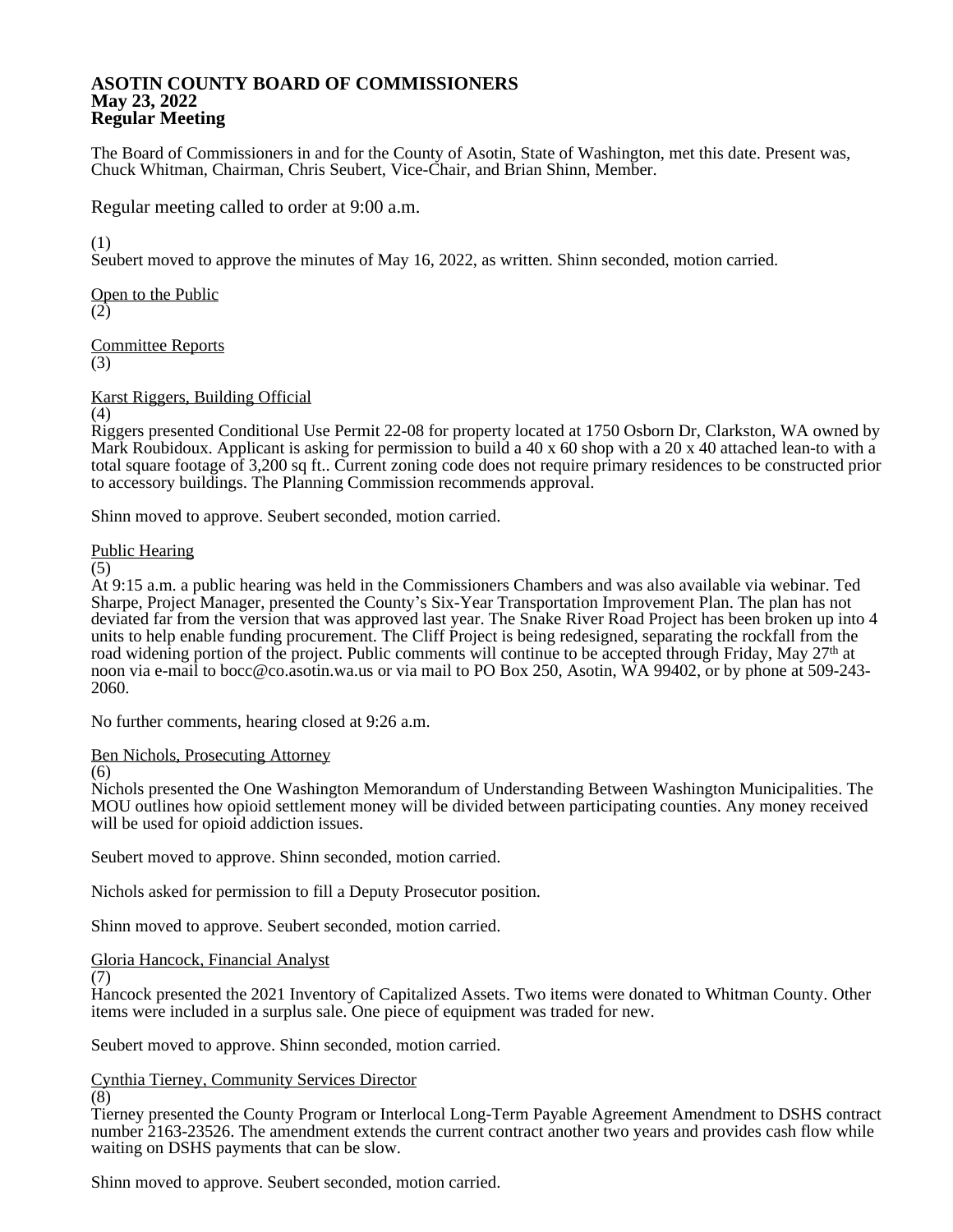Committee Reports (cont.) (9)

**Miscellaneous** 

(10)

Chris Kemp, COO, presented Addendum Number 2 to Inmate Telephone Agreement to include commissary to existing contract due to interrelated hardware and software and subsequent integration of CTEL Call System Platform.

Seubert moved to approve for Sheriff's signature. Shinn seconded, motion carried.

Nate Uhlorn, Jail Commander, asked the Board for permission to fill an open Corrections Sergeant position.

Shinn moved to approve. Seubert seconded, motion carried.

Stacey Harman, Clerk to the Board/HR Specialist, on behalf of the Public Works Department asked the Board for permission to fill a Project Manager position.

Seubert moved to approve. Shinn seconded, motion carried.

County Road Administration Board RAP Funding Amendment was presented. The amendment increases the funding for the Grand Ronde Road project to \$1,685,700.

Shinn moved to approve. Seubert seconded, motion carried.

The Planning Commission recommended Ralph Montague for appointment to a vacant seat.

Seubert moved to approve. Shinn seconded, motion carried.

Open to the Public  $(11)$ 

Committee Reports (12)

Media (13)

Claims approved and ordered paid:

|   | # 001     | <b>Current Expense</b>          | \$  | 78,075.82  |
|---|-----------|---------------------------------|-----|------------|
|   | # 101     | County Road                     | \$  | 7,353.56   |
|   | # 104     | County Fair                     | \$  | 15,818.59  |
|   | $#$ [110  | Auditor's O&M                   | \$  | 2,729.06   |
|   | $#$ [129  | <b>Community Services</b>       | \$  | 1,835.74   |
|   | # 143     | American Rescue Plan Act (ARPA) | \$  | 23,884.63  |
| # | 146       | Special Real Estate             | \$  | 500.00     |
|   | # 410     | Regional Landfill               | \$  | 1,504.42   |
|   | #1460     | Regional Stormwater             | \$  | 208.57     |
| # | [460.004] | Stormwater ER&R                 | \$  | 168.74     |
| # | [501]     | Equip Rental & Rev              | \$  | 77,968.08  |
|   | $#$ 502   | <b>Central Services</b>         | \$  | 1,181.94   |
|   |           |                                 | \$. | 211,229.15 |

The following voucher (warrant) numbers are approved for payment: 316957 through 317115 for a total of \$211,229.15